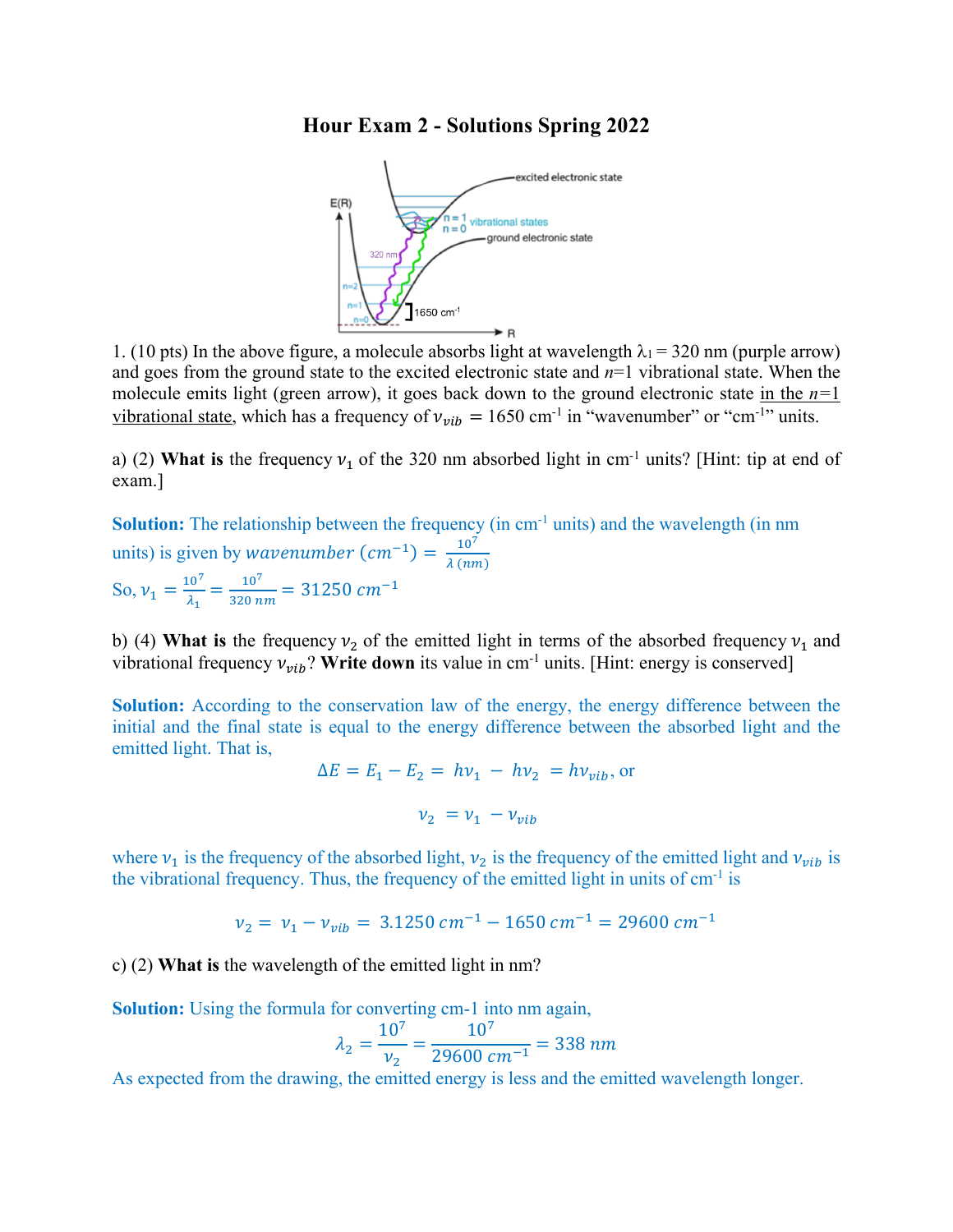2. (10 pts) Let's think about arranging 4 particles.

a. (4) How many ways are there of arranging *N*=4 indistinguishable particles in a box with *M*=5 compartments? **Write down** the formula and **calculate** the value.



c. (2) If all 4 particles were distinguishable, then **how many** arrangements are there?

**Solution:** The number of total arrangements is  $\frac{5!}{1!} = 120$  (leave out 1/N! since particles are distinguishable).

d. (2) What is the difference in entropy between the two cases (c)-(a): give the **formula** and the **answer** in units of J/K.

**Solution:** The entropy is related to the total accessible states by the Boltzmann formula, so in case (a) the entropy is

and in and case (c),

$$
S_c = k_B \ln(120)
$$

So the entropy difference is

 $ΔS = S<sub>c</sub> - S<sub>a</sub> = k<sub>B</sub> ln(120) - k<sub>B</sub> ln(5)$ 

$$
= k_B \ln \left(\frac{120}{5}\right) = k_B \ln(24)
$$

$$
= +4.39 \cdot 10^{-23} J/K
$$

The entropy is larger for the distinguishable particles because there are more ways of arranging them (a higher potential for disorder).

$$
S_a = k_B \ln(5)
$$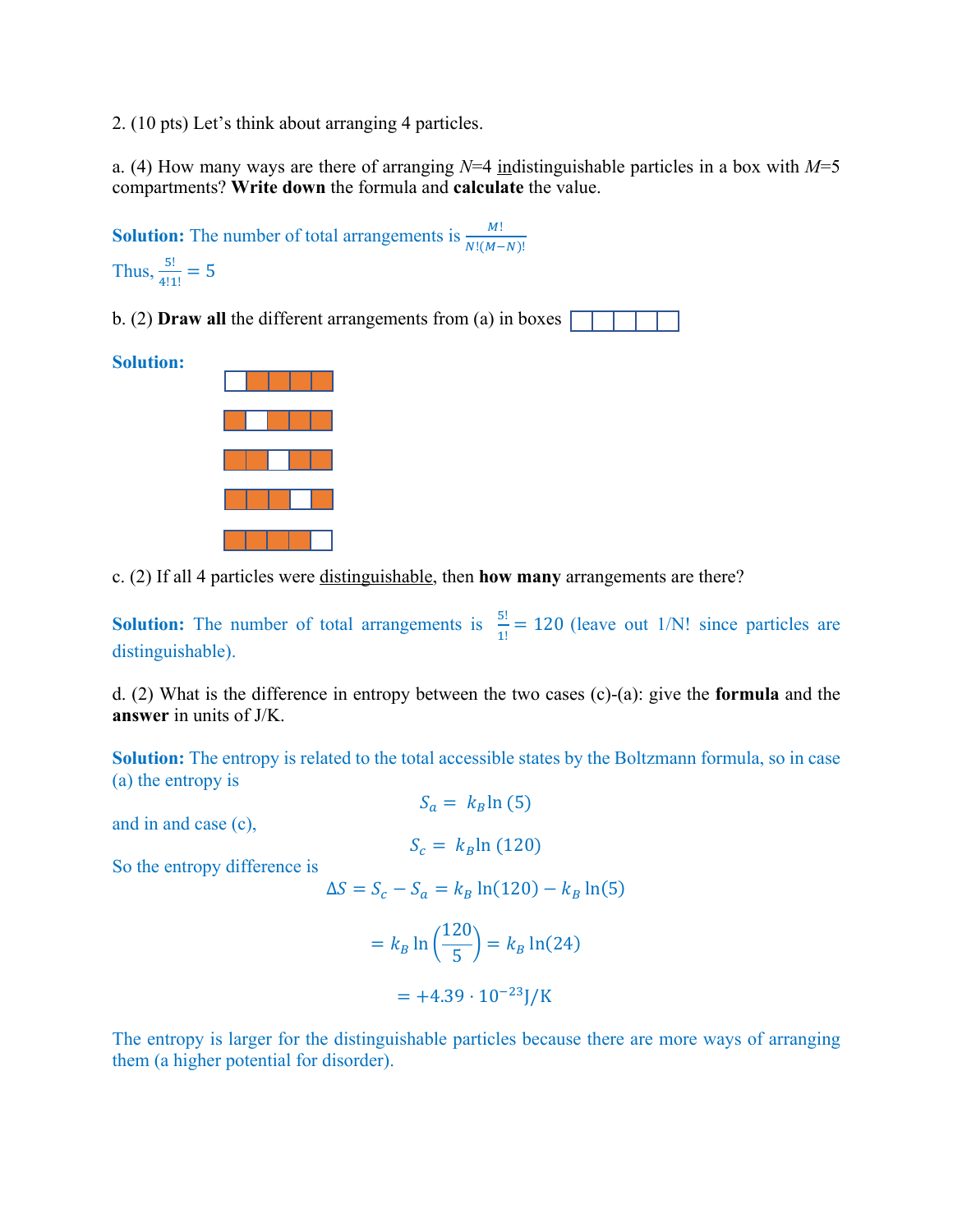3. (10 pts) Let's see how much the entropy of water changes when it is heated by 1 degree Kelvin.

a. (2) Based on what you know about microstates, **does** the entropy of water increase or decrease when water is heated up?

**Solution:** Increases: when heated up, the number of accessible microstates increases.

b. (2+2) **Write down the formula** that relates entropy change *dS* to heat capacity  $C_p$ , temperature *T* and temperature change *dT*. When you integrate this formula from  $T_1$ =298 K to  $T_2$ =299 K, on the left side you get  $\Delta S = S(299 \text{ K}) - S(298 \text{ K})$ . Assuming that the heat capacity is constant, write **down** the integral from  $T_1=298$  to  $T_2=299$  K on the right side as well.

**Solution:**

$$
dS = \frac{C_P dT}{T}
$$

Integrate left and right sides separately from  $T_1=298$  K to  $T_2=299$  K,

$$
Left = \int_{S(T_1)}^{S(T_2)} dS' = Right = \int_{T_1}^{T_2} \frac{C_P(T')dT'}{T'}
$$

Given,  $C_p$  is a constant  $\Rightarrow C_p$  doesn't vary with temperature, so we can pull it out of the integral:

$$
\Rightarrow \Delta S = S(T_2) - S(T_1) = C_P \int_{T_1}^{T_2} \frac{dT'}{T'}
$$

c. (2) **Evaluate** the integral on the right side to obtain a formula for  $\Delta S$  in terms of  $C_p$ ,  $T_2$  and  $T_1$ .

**Solution:** 

$$
\Rightarrow \Delta S = C_P \left[ \ln T_2 - \ln T_1 \right] = C_P \ln \frac{T_2}{T_1}
$$

d. (2) The heat capacity of water is about 4.18 J K-1 g-1 . So, for 1 g of water, **how much** does the entropy change, in J/K when 1 gram of water is heated by 1 degree from 298 to 299 K?

**Solution:** 

$$
\Delta S = 4.18 \left( J \, K^{-1} g^{-1} \right) * 1 \left( g \right) * \ln \frac{299}{298}
$$
\n
$$
\Rightarrow \Delta S = 4.18 \left( J \, K^{-1} g^{-1} \right) * 1 \left( g \right) * \ln \frac{299}{298} = 0.014 \, J \, K^{-1}
$$